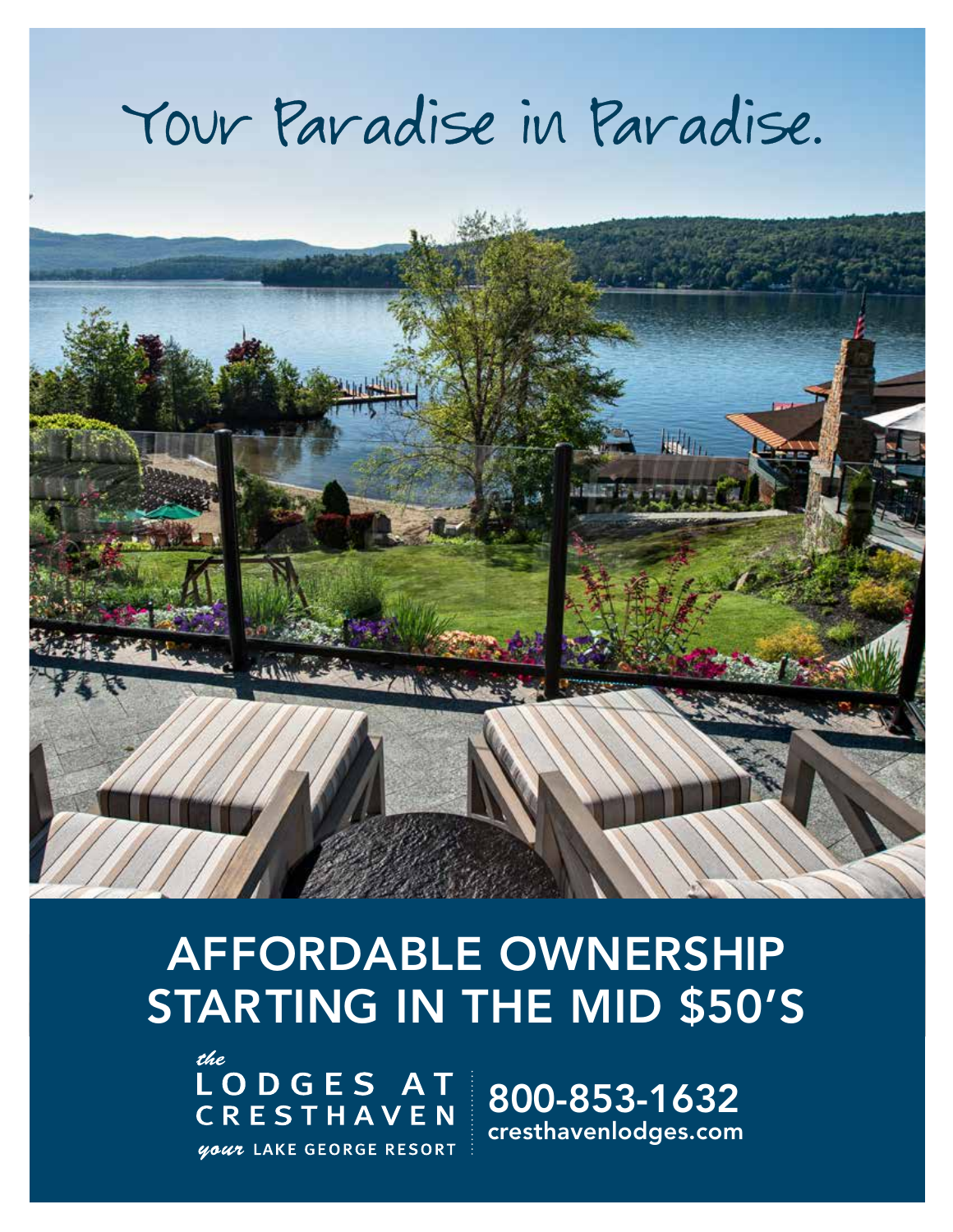



**CRESTHAVEN** your LAKE GEORGE RESORT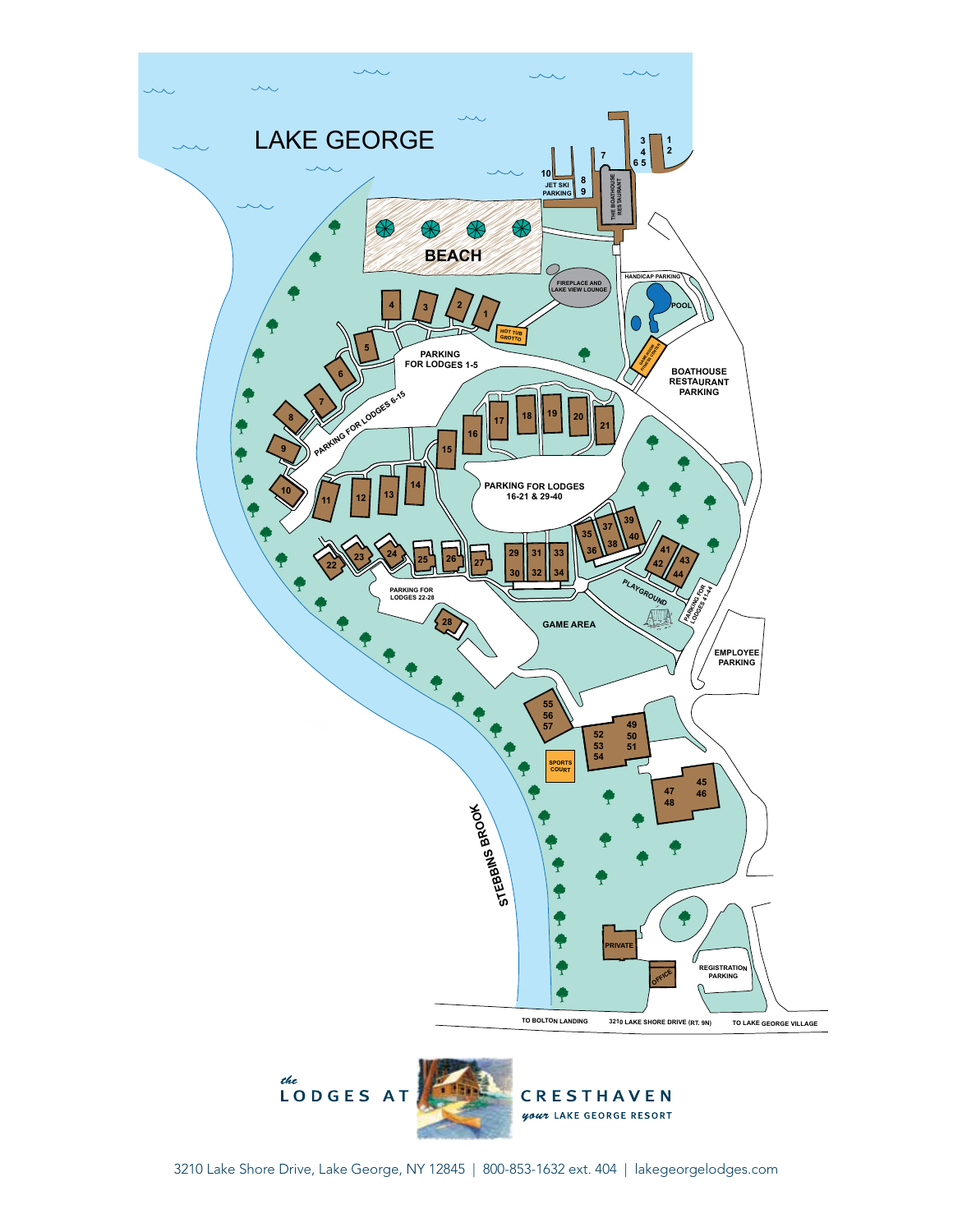### FINANCING

| <b>Duration</b> | \$40,000 | \$45,000 | \$50,000 | \$55,000 | \$60,000 | \$65,000 | \$70,000 |
|-----------------|----------|----------|----------|----------|----------|----------|----------|
| 10 Years        | \$444    | \$499    | \$555    | \$610    | \$665    | \$721    | \$776    |
| 15 Years        | \$337    | \$379    | \$422    | \$464    | \$506    | \$548    | \$590    |
| 20 Years        | \$286    | \$322    | \$357    | \$394    | \$430    | \$465    | \$501    |
| 25 Years        | \$257    | \$289    | \$322    | \$354    | \$386    | \$418    | \$451    |

We are financing at 5.9% apr.





CRESTHAVEN your LAKE GEORGE RESORT

3210 Lake Shore Drive, Lake George, NY 12845 | 800-853-1632 ext. 404 | lakegeorgelodges.com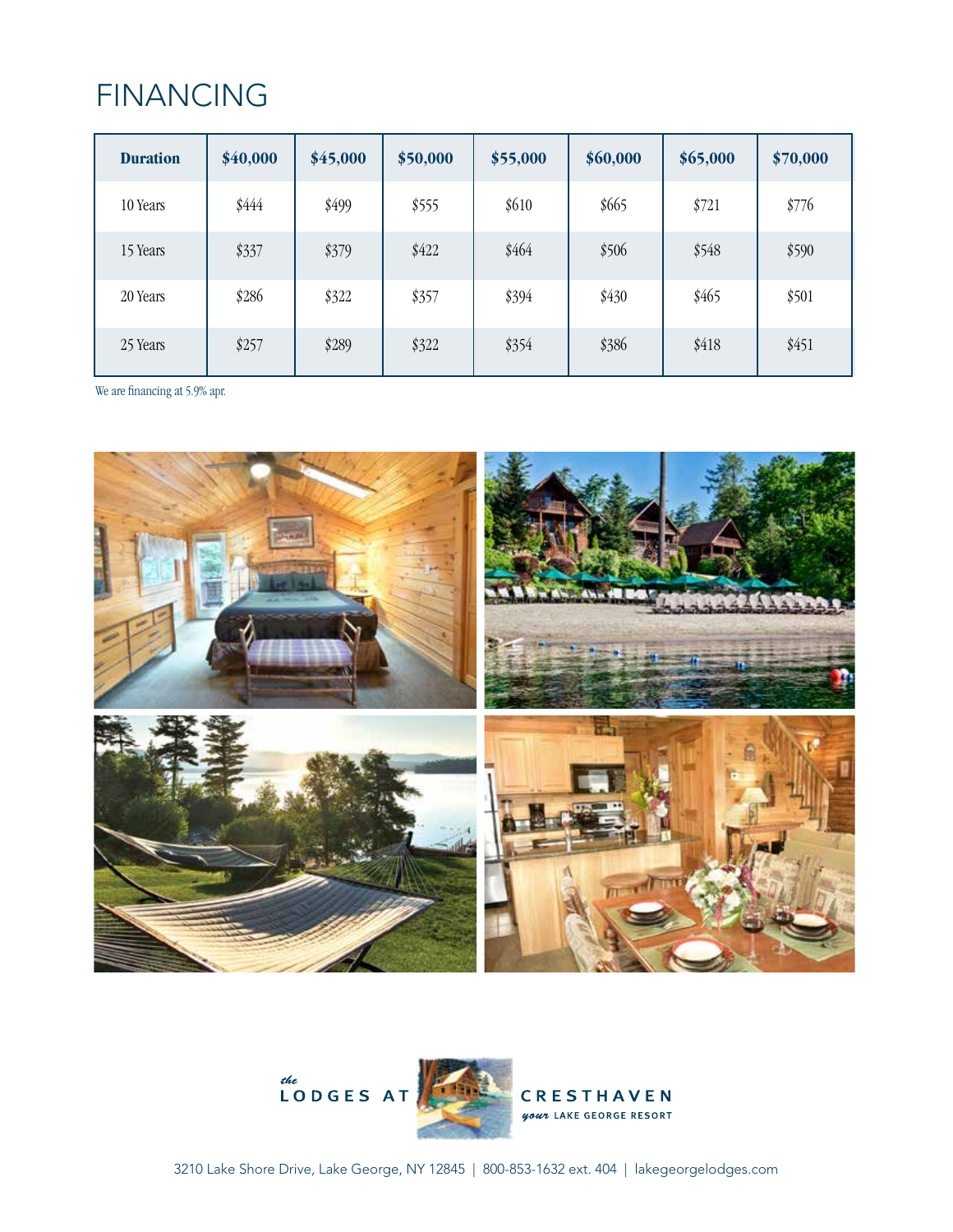#### OCCUPANCY SCHEDULE

| 2022            |               |               |               |  |  |  |
|-----------------|---------------|---------------|---------------|--|--|--|
| <b>Interval</b> | <b>Fixed</b>  | <b>Rotate</b> | <b>Rotate</b> |  |  |  |
| $\mathbf{1}$    | Jun 19        | May 1         | Sep 18        |  |  |  |
| $\overline{2}$  | Jun 26        | May 8         | Sep 25        |  |  |  |
| 3               | Jul 3         | May 15        | Oct 2         |  |  |  |
| 4               | Jul 10        | May 22        | Oct 9         |  |  |  |
| 5               | <b>Jul 17</b> | May 29        | Oct 16        |  |  |  |
| 6               | Jul 24        | June 5        | Oct 23        |  |  |  |
| 7               | <b>Jul 31</b> | June 12       | Oct 30        |  |  |  |
| 8               | Aug 7         | Apr 10        | Aug 28        |  |  |  |
| 9               | Aug 14        |               | Sep 4         |  |  |  |
| 10              | Aug 21        |               | Sep 11        |  |  |  |

| 2023            |               |               |               |  |  |  |
|-----------------|---------------|---------------|---------------|--|--|--|
| <b>Interval</b> | <b>Fixed</b>  | <b>Rotate</b> | <b>Rotate</b> |  |  |  |
| $\mathbf{1}$    | Jun 18        | May 7         | Sep 24        |  |  |  |
| $\overline{2}$  | Jun $25$      | May 14        | Oct 1         |  |  |  |
| 3               | Jul 2         | May 21        | Oct 8         |  |  |  |
| 4               | Jul 9         | May 28        | Oct 15        |  |  |  |
| 5               | Jul 16        | Jun 4         | Oct 22        |  |  |  |
| 6               | <b>Jul 23</b> | Jun 11        | Oct 29        |  |  |  |
| 7               | <b>Jul 30</b> | Apr 9         | Aug 27        |  |  |  |
| 8               | Aug 6         | Apr 16        | Sep 3         |  |  |  |
| 9               | Aug 13        | Apr 23        | Sep 10        |  |  |  |
| 10              | Aug 20        | Apr 30        | Sep 17        |  |  |  |

| 2024            |               |               |               | 2025             |              |                        |                  |  |
|-----------------|---------------|---------------|---------------|------------------|--------------|------------------------|------------------|--|
| <b>Interval</b> | <b>Fixed</b>  | <b>Rotate</b> | <b>Rotate</b> | <b>Interval</b>  | <b>Fixed</b> | <b>Rotate</b>          | <b>Rotate</b>    |  |
|                 | Jun $23$      | May 19        | Oct 6         |                  | Jun 22       | May 25                 | Oct 12           |  |
| $\overline{2}$  | <b>Jun 30</b> | May 26        | Oct 13        | $\boldsymbol{2}$ | Jun 29       | $\text{Jun } 1$        | Oct 19           |  |
| $\mathfrak{Z}$  | Jul 7         | Jun $2$       | Oct 20        | $\overline{3}$   | Jul 6        | $\operatorname{Jun} 8$ | Oct $26$         |  |
| $\overline{4}$  | Jul 14        | Jun 9         | Oct 27        | $\overline{4}$   | Jul 13       | Jun $15$               | Nov <sub>2</sub> |  |
| 5               | Jul 21        | Jun $16$      | Nov $3$       | 5                | Jul 20       | Apr 13                 | Aug 31           |  |
| $6\,$           | Jul 28        | Apr 14        | Sep 1         | $6\,$            | Jul 27       | Apr 20                 | Sep 7            |  |
| $\overline{7}$  | Aug $4$       | Apr 21        | Sep 8         | $\overline{7}$   | Aug 3        | Apr 27                 | Sep 14           |  |
| 8               | Aug 11        | Apr 28        | Sep 15        | 8                | Aug $10$     | May 4                  | Sep 21           |  |
| $\overline{9}$  | Aug 18        | May 5         | Sep 22        | 9                | Aug 17       | May 11                 | Sep 28           |  |
| 10              | Aug 25        | May 12        | Sep 29        | 10               | Aug 24       | May 18                 | Oct 5            |  |





**CRESTHAVEN** your LAKE GEORGE RESORT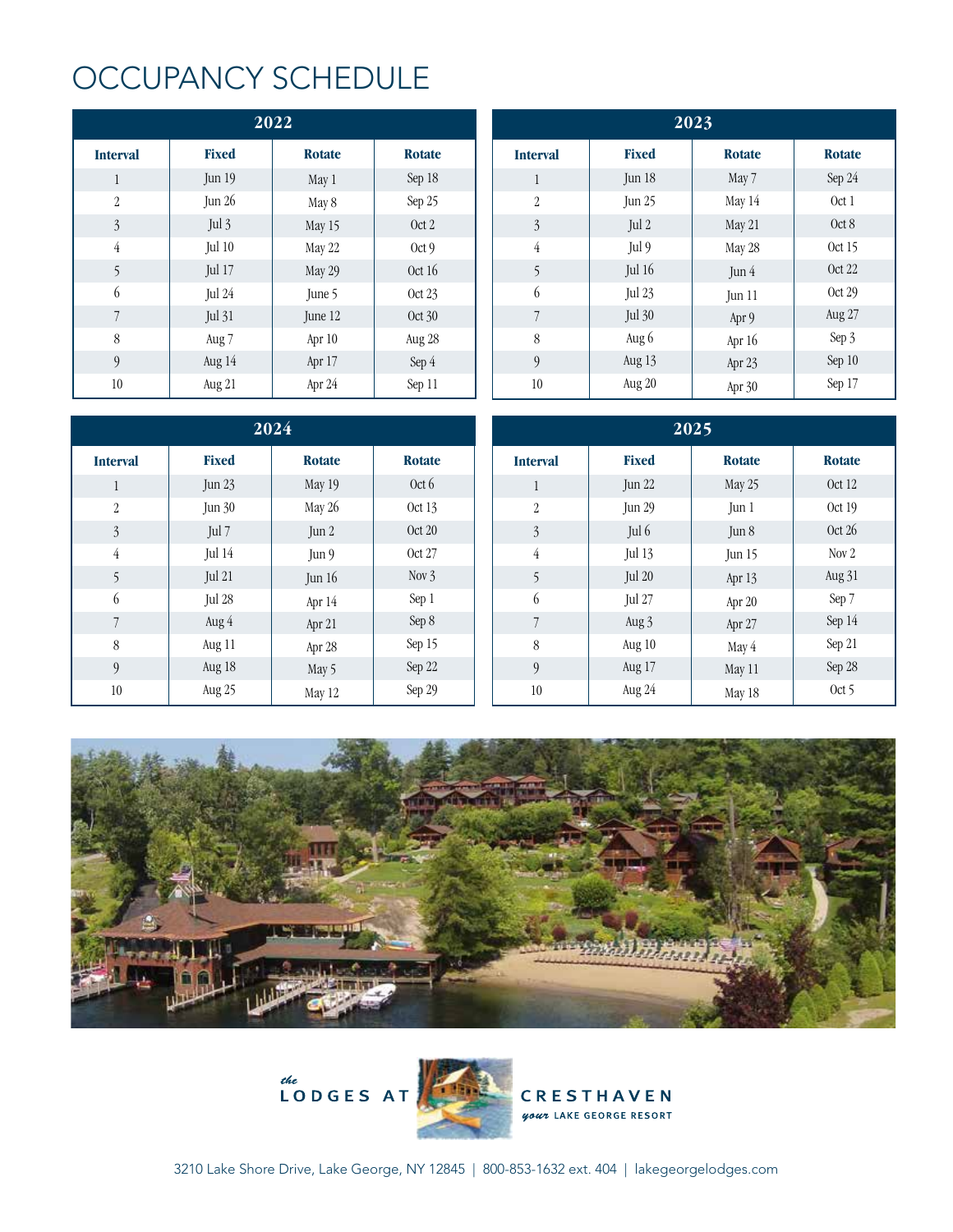#### INTERVAL 10 **LODGE INTERVAL 1 INTERVAL 2 INTERVAL 3 INTERVAL 4 INTERVAL 5 INTERVAL 6 INTERVAL 7 INTERVAL 8 INTERVAL 9 INTERVAL 10**  $24-Apr$  $21-Au$ g 11-Sep **Spring 1-May 8-May 15-May 22-May 29-May 5-Jun 12-Jun 10-Apr 17 -Apr 24-Apr Summer 19-Jun 26-Jun 3-Jul 10-Jul 17-Jul 24-Jul 31-Jul 7-Aug 14-Aug 21-Aug Fall 18-Sep 25-Sep 2-Oct 9-Oct 16-Oct 23-Oct 30-Oct 28-Aug 4-Sep 11-Sep** 20 Sold Sold Sold Sold Sold Sold Sold Sold Sold \$79,000 34 Sold Sold Sold Sold Sold Sold Sold Sold \$79,000 \$79,000 35 Sold \$56,000 Sold Sold Sold Sold Sold Sold Sold \$66,000 39 Sold Sold Sold Sold Sold Sold Sold Sold Sold \$66,000 42 Sold Sold Sold Sold Sold Sold Sold Sold 79,000 \$79,000 43 Sold Sold Sold Sold Sold Sold Sold Sold Sold \$66,000  $\frac{1}{3}$   $\frac{1}{3}$   $\frac{1}{3}$  \$95,000 Sold Sold Sold \$130,000 \$130,000 \$130,000 Sold Sold Sold Sold Sold Sold Sold Sold Sold Sold Sold Sold Sold Sold Sold Sold Sold Sold Sold Sold Sold Sold Sold Sold Sold Sold Sold Sold Sold Sold Sold Sold Sold Sold Sold Sold Sold Sold Sold Sold Sold Sold Sold Sold Sold Sold Sold Sold Sold Sold Sold Sold Sold Sold Sold Sold Sold Sold Sold Sold Sold Sold Sold Sold Sold Sold Sold Sold Sold Sold Sold Sold Sold \$45,000 Sold Sold Sold Sold Sold Sold Sold Sold Sold 10 Sold Sold Sold Sold Sold Sold Sold Sold Sold Sold 11 Sold Sold Sold Sold Sold Sold Sold Sold Sold Sold 12 Sold Sold Sold Sold Sold Sold Sold Sold Sold Sold 13 \$50,000 Sold \$65,000 Sold Sold Sold Sold Sold Sold Sold 14 Sold Sold Sold Sold Sold Sold Sold Sold Sold Sold 15 Sold Sold Sold Sold Sold Sold Sold Sold Sold Sold 16 Sold Sold Sold Sold Sold Sold Sold Sold Sold Sold 17 Sold Sold Sold Sold Sold Sold Sold Sold Sold Sold 18 Sold Sold Sold Sold Sold Sold Sold Sold Sold Sold 19 Sold Sold Sold Sold Sold Sold Sold Sold Sold Sold 21 Sold Sold Sold Sold Sold Sold Sold Sold Sold Sold 22 Sold Sold Sold Sold Sold Sold Sold Sold Sold Sold 23 Sold Sold Sold Sold Sold Sold Sold Sold Sold Sold 24 Sold Sold Sold Sold Sold Sold Sold Sold Sold Sold 25 Sold Sold Sold Sold Sold Sold Sold Sold Sold Sold 26 Sold Sold sold Sold Sold Sold Sold Sold Sold Sold 27 Sold sold Sold Sold Sold Sold Sold Sold Sold Sold 28 Sold Sold Sold \$65,000 Sold Sold Sold Sold Sold Sold 29 Sold Sold Sold Sold Sold Sold Sold Sold Sold Sold 30 \$50,000 Sold \$65,000 Sold Sold Sold Sold Sold Sold Sold 31 Sold Sold Sold Sold Sold Sold Sold Sold Sold Sold 32 \$50,000 Sold Sold Sold Sold Sold Sold \$79,000 Sold Sold 33 \$45,000 Sold Sold Sold Sold Sold Sold Sold Sold Sold 36 Sold Sold Sold Sold Sold Sold Sold \$79,000 Sold Sold 37 \$45,000 Sold Sold Sold Sold Sold Sold Sold \$66,000 Sold 38 Sold Sold Sold Sold Sold Sold Sold Sold Sold Sold 40 Sold Sold Sold Sold Sold Sold Sold Sold Sold Sold 41 Sold Sold Sold Sold Sold Sold Sold \$66,000 Sold Sold 44 Sold Sold Sold Sold Sold Sold Sold \$79,000 Sold SoldINTERVAL 9  $7 -$ Apr 14-Aug  $4-$ Sep \$79,000<br>Sold<br>Sold \$66,000 Sold<br>Sold Sold 79,000 Sold sad<br>Sad INTERVAL 8 10-Apr<br>7-Aug<br>28-Aug Sold<br>\$66,000<br>Sold<br>Sold<br>Sold<br>\$79,000  $\operatorname{\mathsf{Sold}}$ Sold Sold Sold Sold Sold<br>Sold sold<br>Sold Sold INTERVAL 7 12-Jun<br>31-Jul<br>30-0ct  $$130,000$ Sold sold Sold sold Sold Sold Sold Sold Sold  $_{\rm cold}$ Sold<br>Sold sold<br>Sold<br>Sold ad<br>ad blo. Sold Sold sold INTERVAL 6  $23-0ct$  $5$ -Jun<br>24-Jul \$130,000 Sold Sold  $333333333333333333333333333$ Sold Sold Sold Sold Sold Sold  $\overline{5}$ Sold Sold Sold Sold Sold  $\overline{3}$   $\overline{3}$   $\overline{3}$   $\overline{3}$   $\overline{3}$   $\overline{3}$ Sold INTERVAL 5 29-May  $16-0ct$  $17 -$ Jul \$130,000 sad<br>Sad Sold Sold Sold 3<br>Səla Sold sold Sold INTERVAL 4  $22-May$  $10$ -Jul  $9-0ct$ \$65,000<br>Sold<br>Sold<br>Sold Sold Sold Sold Sold Sold Sold Sold Sold  $333333333$  $333$  $33<sup>rd</sup>$ <br> $33<sup>rd</sup>$ Sold<br>Sold sad<br>sad Sold Sold Sold Sold Sold Sold Sold<br>Sold Sold<br>Sold Sold Sold<br>Sold INTERVAL 3  $5-May$  $3-$ Jul  $2-0ct$ sad<br>sad<br>sad<br>sad<br>sad<br>sad<br>sad<br>sad  $\frac{1}{2}$ Sold Sold Sold  $\frac{\text{Sold}}{\text{Sold}}$ sad<br>sad Sold Sold Sold  $33.333333333$ Sold INTERVAL 2 8-May<br>26-Jun<br>25-Sep 56,000 Sold Sold sold<br>Sold Sold Sold  $33.33333333333$ Sold Sold Sold Sold sold<br>Sold Sold Sold Sold Sold Sold Sold Sold Sold Sold Sold Sold Sold Sold Sold Sold Sold Sold Sold Sold Sold sold INTERVAL 1 18-Sep  $1$ -May<br>19-Jun \$95,000 \$45,000 \$50,000<br>\$45,000 \$45,000 \$50,000 Sold sad<br>Sad<br>Sad Sold Sold Sold Sold Sold Sold Sold Sold<br>Sold  $\operatorname{Sold}$  $\rm{Sold}$ Sold Sold Sold Sold  $\rm{Sold}$ Sold<br>Sold Sold Sold sad<br>Sad Spring<br>Summer **LODGE** Eall  $\sim$  $\sim$  $\overline{ }$  $\sqrt{ }$ ص  $\overline{\phantom{0}}$  $^{\circ}$ ີ

AVAILABILITY CHART 2022

**AVAILABILITY CHART 2022**